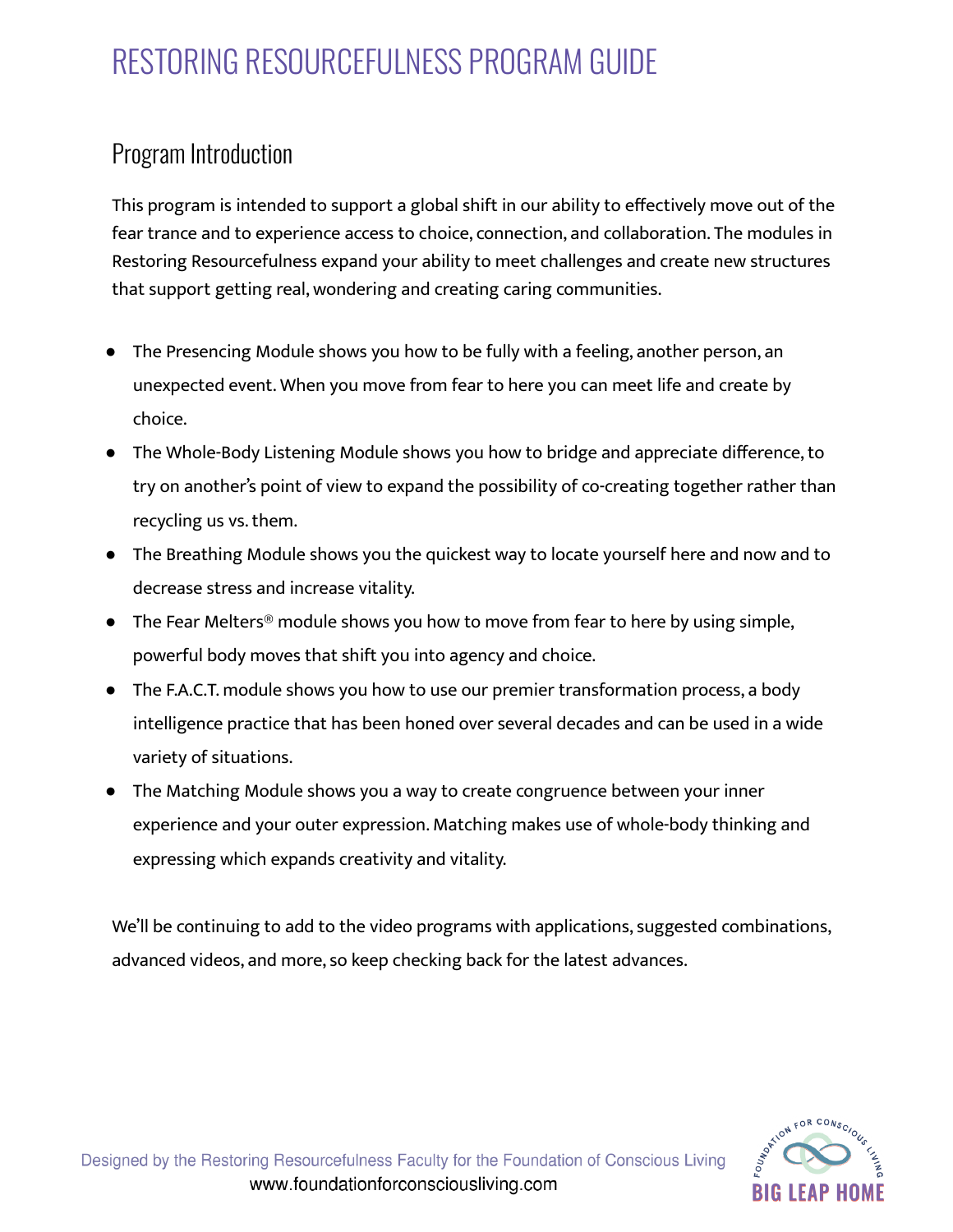### Module 1: Introduction to Presencing

Presencing is an integrative, body-mind tool that helps you welcome feelings, sensations, thoughts, and any other experiences into the wholeness of yourself. It is choicefully using your attention to focus on what is happening in the present moment. Presencing invites you to use your attention with curiosity, rather than from a critical or 'what's wrong' point of view. Presencing activates creativity and ease within you. It eliminates drama and replaces adrenaline with a deeper sense of being 'here' and available. It is the opposite of what goes on when your body is there, but your heart and mind are elsewhere.

#### Steps:

- 1. Turn your attention fully towards what is happening in the present moment.
- 2. Open your body posture (arms and legs uncrossed, face and body relaxed)
- 3. Breathe fully and easily into your belly

#### Additional Information:

- Notice physical sensations in your body e.g., tightness in chest, sweaty hands.
- Take three breaths and change body posture.
- Follow any impulses to move.
- Move at your comfortable pace.
- Get curious with a Hmmm sound.
- Appreciate yourself and another.
- Shift your attention from yourself to another person and then shift back to yourself (repeating frequently with an easy rhythm)

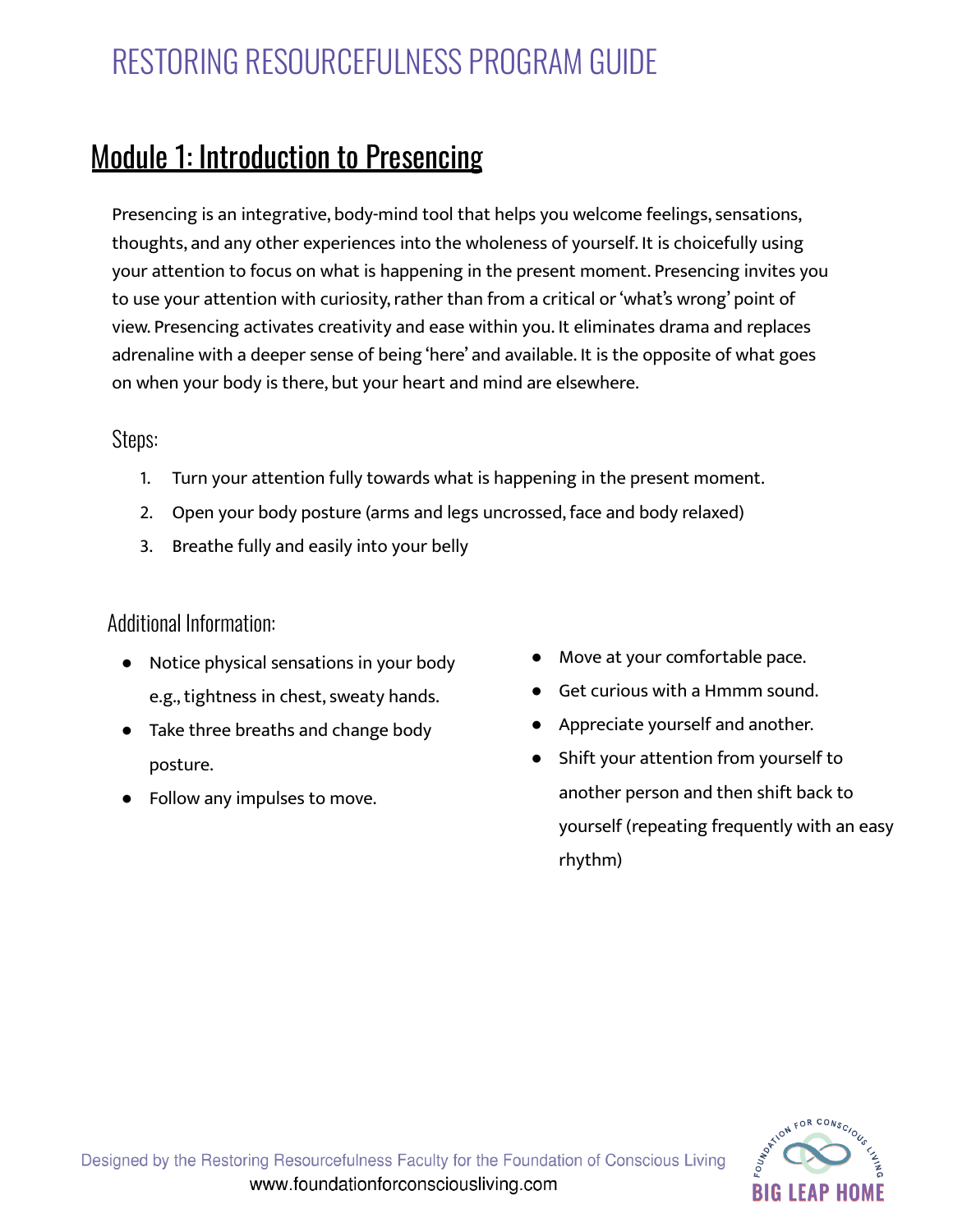#### Resources

At the [Speed](https://www.amazon.com/At-Speed-Life-Intelligence-Transformational/dp/154265551X) of Life, Gay and Kathlyn Hendricks Chapter 5, "The Presencing Principle: The Starting Point of Mindbody healing".

[Conscious](https://www.amazon.com/Conscious-Loving-Ever-After-Relationships/dp/1401947336/ref=sr_1_1?crid=3N3O7O86KWN1Z&keywords=conscious+loving+ever+after&qid=1574441542&s=books&sprefix=conscious+loving+ever%2Cstripbooks%2C192&sr=1-1) Loving Ever After, Gay and Kathlyn Hendricks, Chapter Three,"Full Spectrum Presencing".

[Conscious](https://www.amazon.com/Conscious-Loving-Ever-After-Relationships/dp/1401947336/ref=sr_1_1?crid=3N3O7O86KWN1Z&keywords=conscious+loving+ever+after&qid=1574441542&s=books&sprefix=conscious+loving+ever%2Cstripbooks%2C192&sr=1-1) Loving Ever After, Gay and Kathlyn Hendricks, Chapter Three,"Full Spectrum Presencing".

Foundation for Conscious Living [www.foundationforconsciousliving.org](https://foundationforconsciousliving.org/)

Big Leap Home Online Programs

<https://foundationforconsciousliving.org/big-leap-home-online-programs/>

Restoring Resourcefulness Program

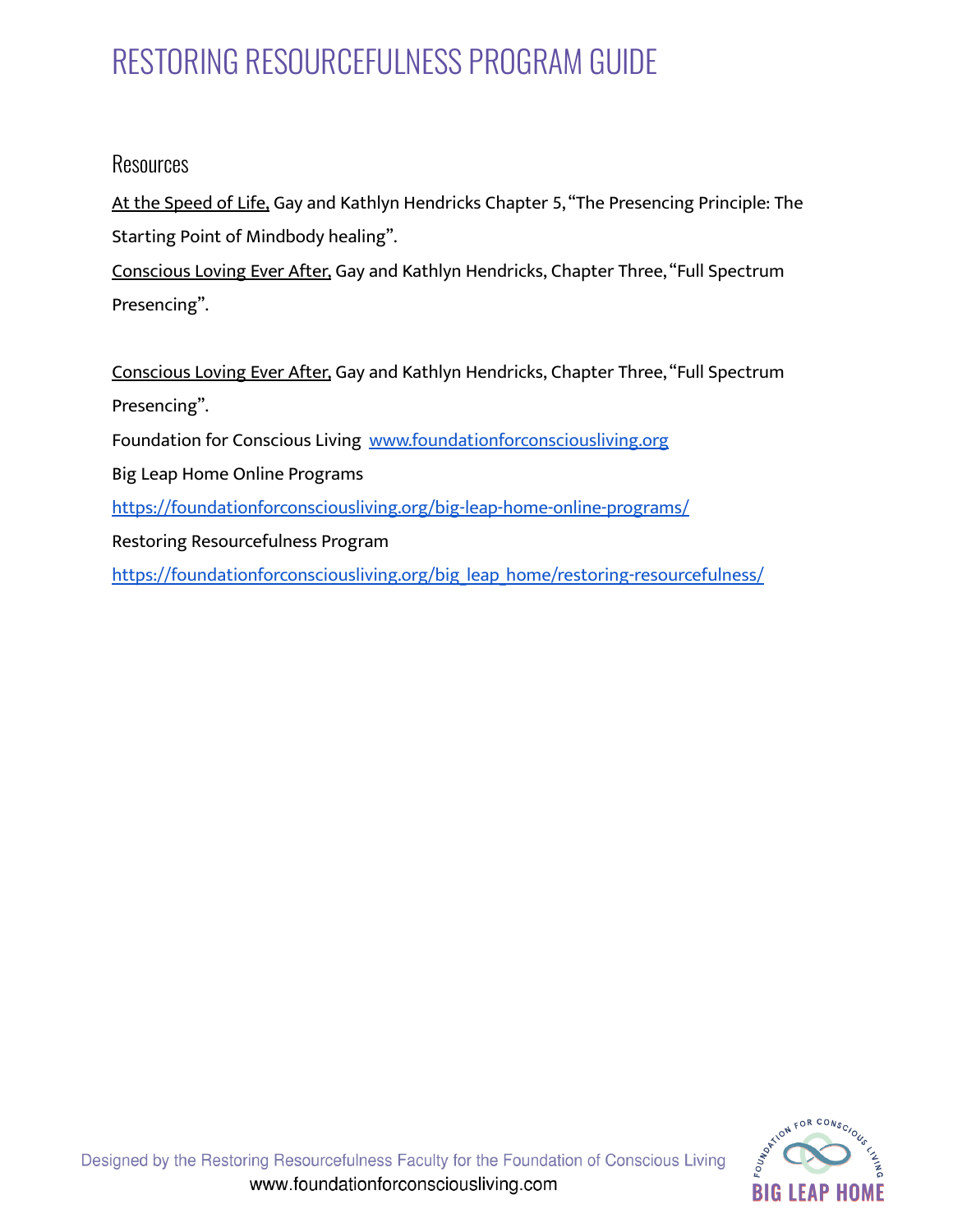## Module 2: Introduction to Whole Body Listening

Whole Body Listening is a reliable way to fully connect with, and receive communication from another person. The process first offers steps that make you available to listen and then provides tips for accurately receiving the message. This form of listening is unique as it uses a whole body approach, offering many benefits to both the speaker and the listener.

### Prepare to Listen

#### **Steps**

- Check-in with yourself. Are you willing and available to listen? How do you know?
- Does your physical posture create an opening for connection?
- Is your breathing signaling safety to your body?
- 1. Turn fully toward the speaker.
- 2. Open your body posture, while breathing easily.
- 3. Acknowledge the communication.
- 4. Clarify and confirm what you have heard.

### Additional Information

- Demonstrate engaged attention through open posture, turning fully towards the person you're listening to, and breathing easily and regularly.
- Add curiosity and appreciation.
- Circulate your attention: Listen to another, then bring your attention back to you and then back to them
- Demonstrate that you are hearing the message being sent. Some examples of that would be nodding, verbal gestures, etc. Your nonverbal communication is also powerful.
- Show that you are understanding by confirming and clarifying. Check with the person to confirm you heard them accurately.
- Remember the person is communicating both content (the words being said), and also context (the environment within which the content exists). Both content and context are valuable.
- Offer your sense of the feelings this person might be expressing. For example "It sounds like you feel sad. Is that accurate?"
- If you sense the person is ready and willing, begin to ask what they really want.

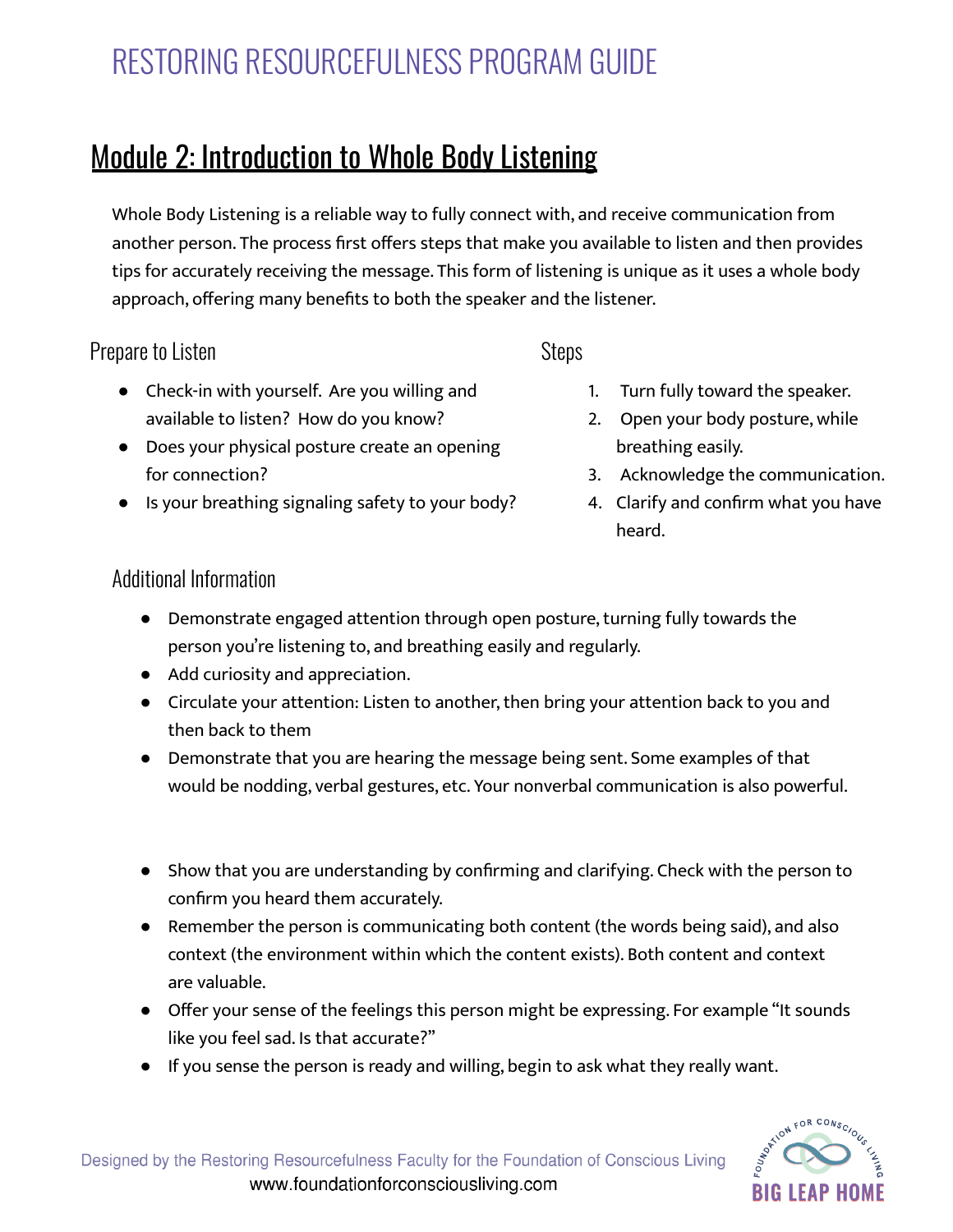### **Resources**

Foundation for Conscious Living [www.foundationforconsciousliving.org](https://foundationforconsciousliving.org/)

Big Leap Home Online Programs

<https://foundationforconsciousliving.org/big-leap-home-online-programs/>

Restoring Resourcefulness Program

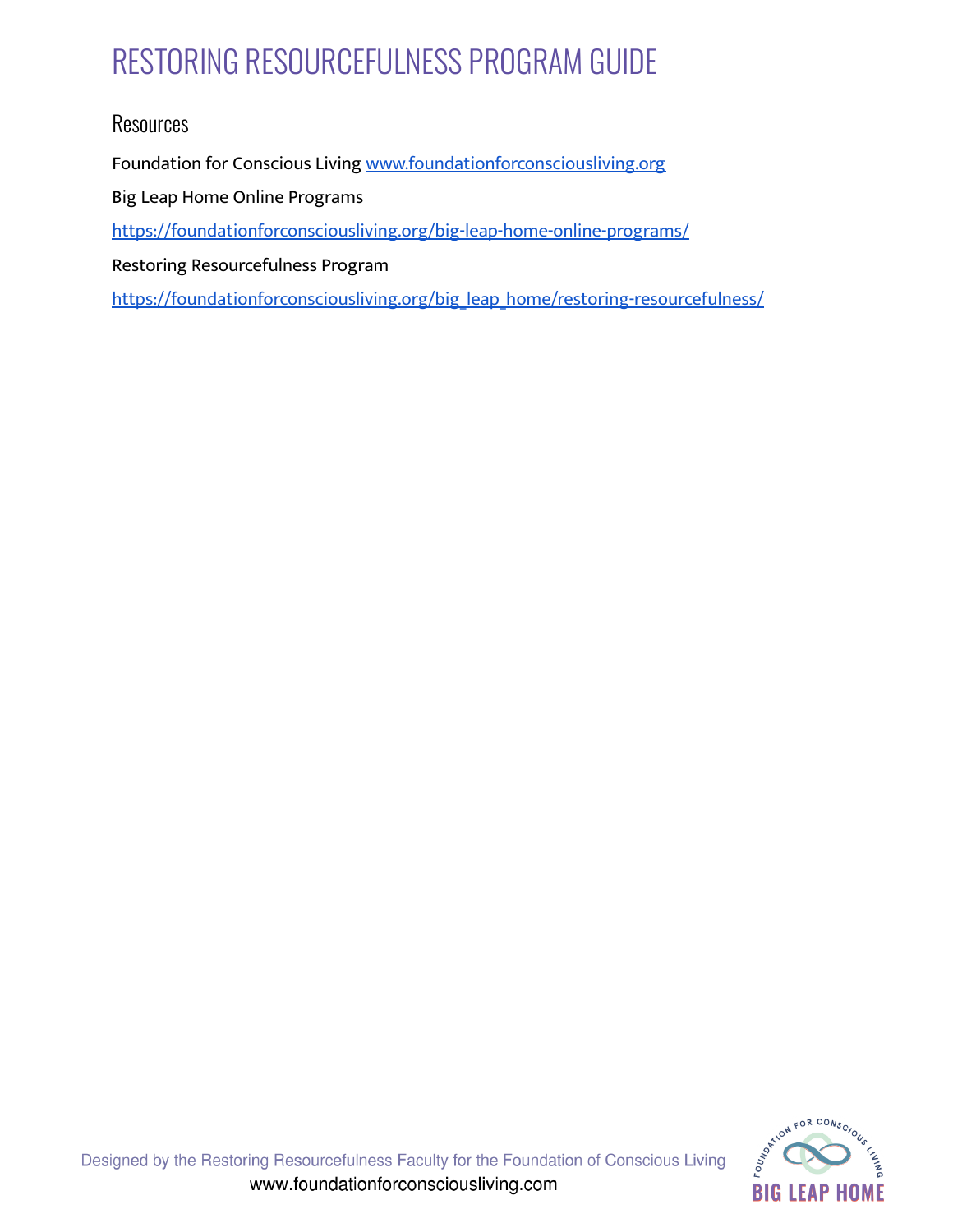## Module 3: Introduction to Centering Breath

When we are in stressful situations healthy breathing is interrupted. We experience an increase in our heart rate, our abdominal muscles contract and tighten, and our breathing moves up into our chests. The Centering Breath is designed to quickly locate our breathing back in our abdomen which relaxes our nervous system and allows us to presence anywhere.

#### Steps

- 1. First, gently squeeze both of your hands into a fist and then let go.
- 2. Repeat the squeezing and releasing, noticing what releasing and tension feels like in your body.
- 3. Bring your attention to the center of your body around your belly button. Now squeeze your hands in fists as you tighten up your belly, hold for a few seconds and then let go.
- 4. Repeat squeezing your belly muscles, holding for a few seconds and releasing as you breathe in.

### Adding Breath:

- 5. Now we will add breathing. When you breathe out, tense your belly a little bit and squeeze your hands into fists. Release as you breathe in.
- 6. Repeat squeezing your belly muscles, pulling your belly button towards your spine as you breathe out, and then release as you take a breath in.
- 7. Take a few easy deep breaths

### Additional Information

- On your outbreath, as you tighten your belly, imagine you are slowly blowing out a candle that is across the room, hold for a second or two, and then release your belly muscles as you breathe in.
- Repeat step number one, and then take a few easy breaths.

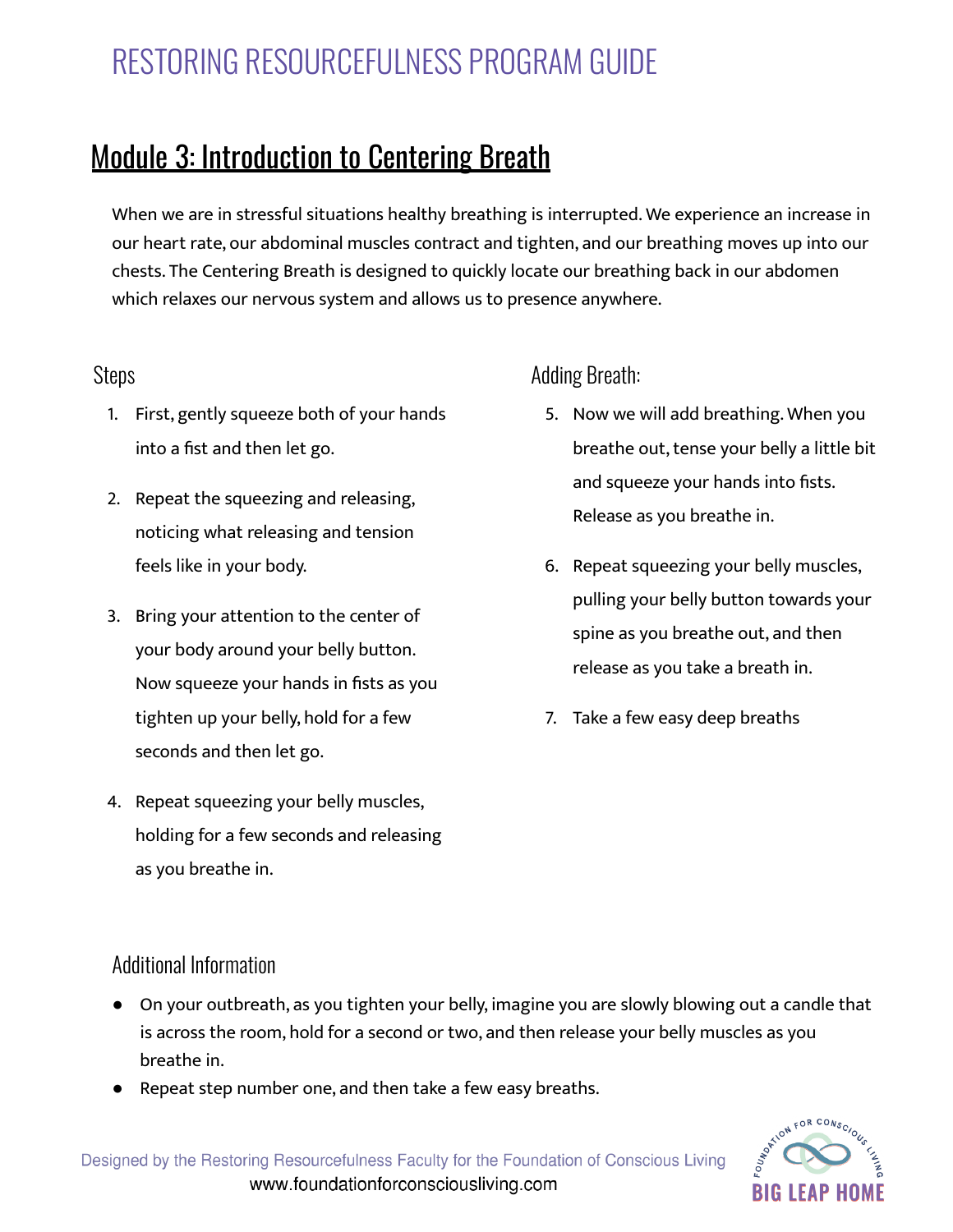#### Resources

The Breathing Box, Gay Hendricks. [https://www.soundstrue.com/store/the](https://www.soundstrue.com/store/the-breathing-box-3892.html)[breathing-box-3892.html](https://www.soundstrue.com/store/the-breathing-box-3892.html) Coming Home to Yourself Through Breathing [https://foundationforconsciousliving.org/big\\_leap\\_home/coming-home-to-yourself-through](https://foundationforconsciousliving.org/big_leap_home/coming-home-to-yourself-through-breathing/)[breathing/](https://foundationforconsciousliving.org/big_leap_home/coming-home-to-yourself-through-breathing/) Foundation for Conscious Living [www.foundationforconsciousliving.org](https://foundationforconsciousliving.org/) Big Leap Home Online Programs <https://foundationforconsciousliving.org/big-leap-home-online-programs/> Restoring Resourcefulness Program

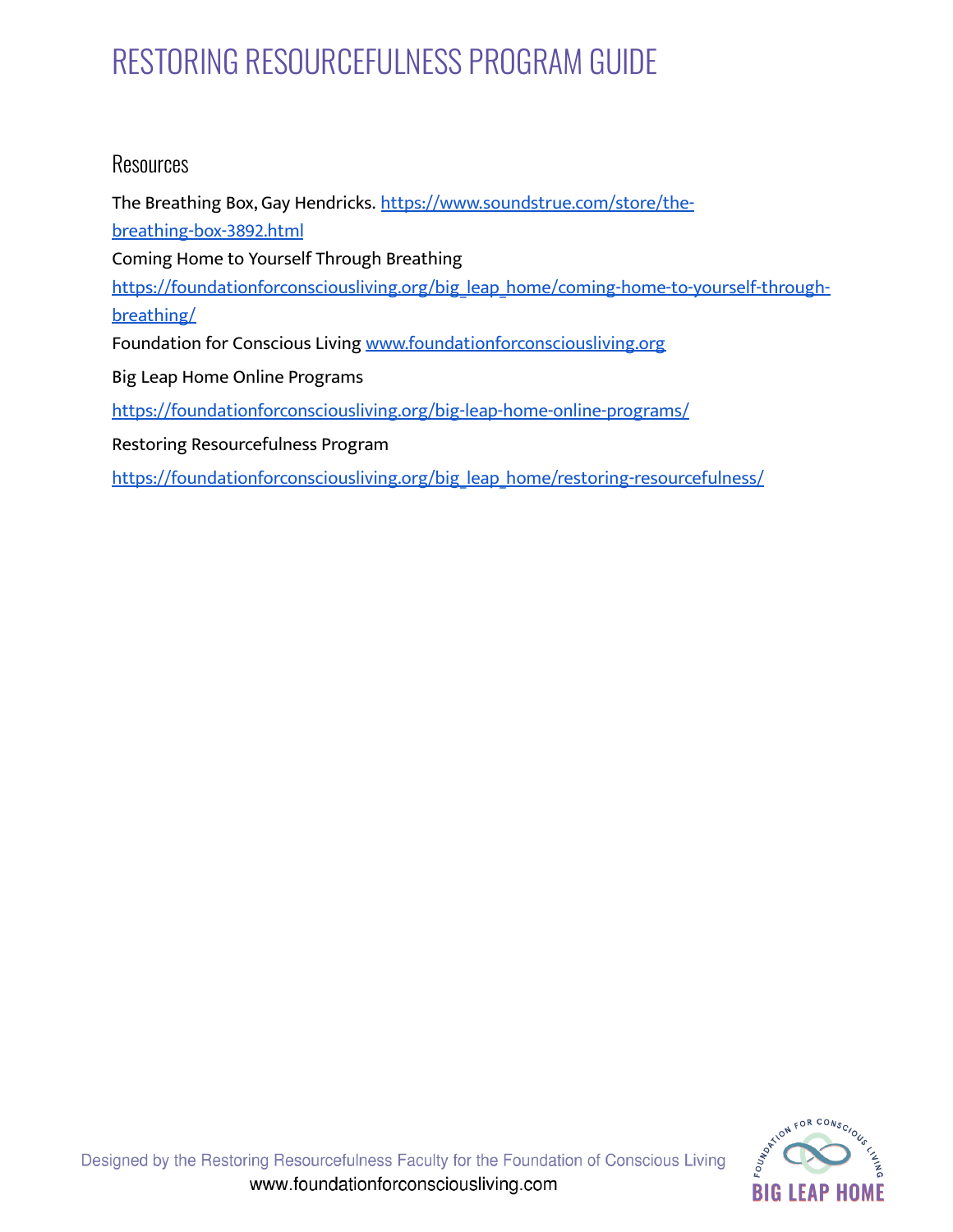## Module 4: Introduction to Fear Melters®

Fear is pervasive currently and can stop us from living a full and abundant life. When we get scared, we disconnect from others and ourselves. Our fight or flight response keeps us in our reptilian brain. Fear Melters® is a technique developed by Kathlyn Hendricks to shift our state and get unstuck. Fear Melters® restore presence and allow choice.

#### There Are Four Types of Fear



#### **Steps**

- 1. We recommend watching the Fear Melters<sup>®</sup> Animation Click [Here](https://foundationforconsciousliving.com/big-leap-programs/restoring-resourcefulness-with-fear-melters/)
- 2. Try on the Four Types of Fear
	- a. **FIGHT:** Chin comes up and out; weight is forward; a person's arms get tight, hands may form into fists; action speeds up, talking is faster, louder, shriller. This type of fear can be confused with anger.
	- b. **FLEE:** Part or all of you leave the vicinity; the first movement may be one shoulder coming back, or a person's weight moving backward; this can be accompanied by feet beginning to move and a nervous laugh. A person may flee the situation mentally without even moving--like when eyes glaze over. People may use the consumption of drugs, alcohol, technology or food to flee.
	- c. **FREEZE:** a person's body becomes tight and stiff, may be accompanied by a nervous smile. A startle response is a freeze move. Thoughts begin to recycle like a hamster wheel. The person may be replaying the last thing that they heard and trying on different responses in their mind, but are not usually talking.
	- d. **FAINT:** thinking becomes foggy, confused,the person feels drained, sleepy; may even faint or fall asleep. Your jaw may hang open. Often people feel or act "stupid". Imagine energy is draining out of the soles of the feet, that there's no anchor,"feeling adrift".

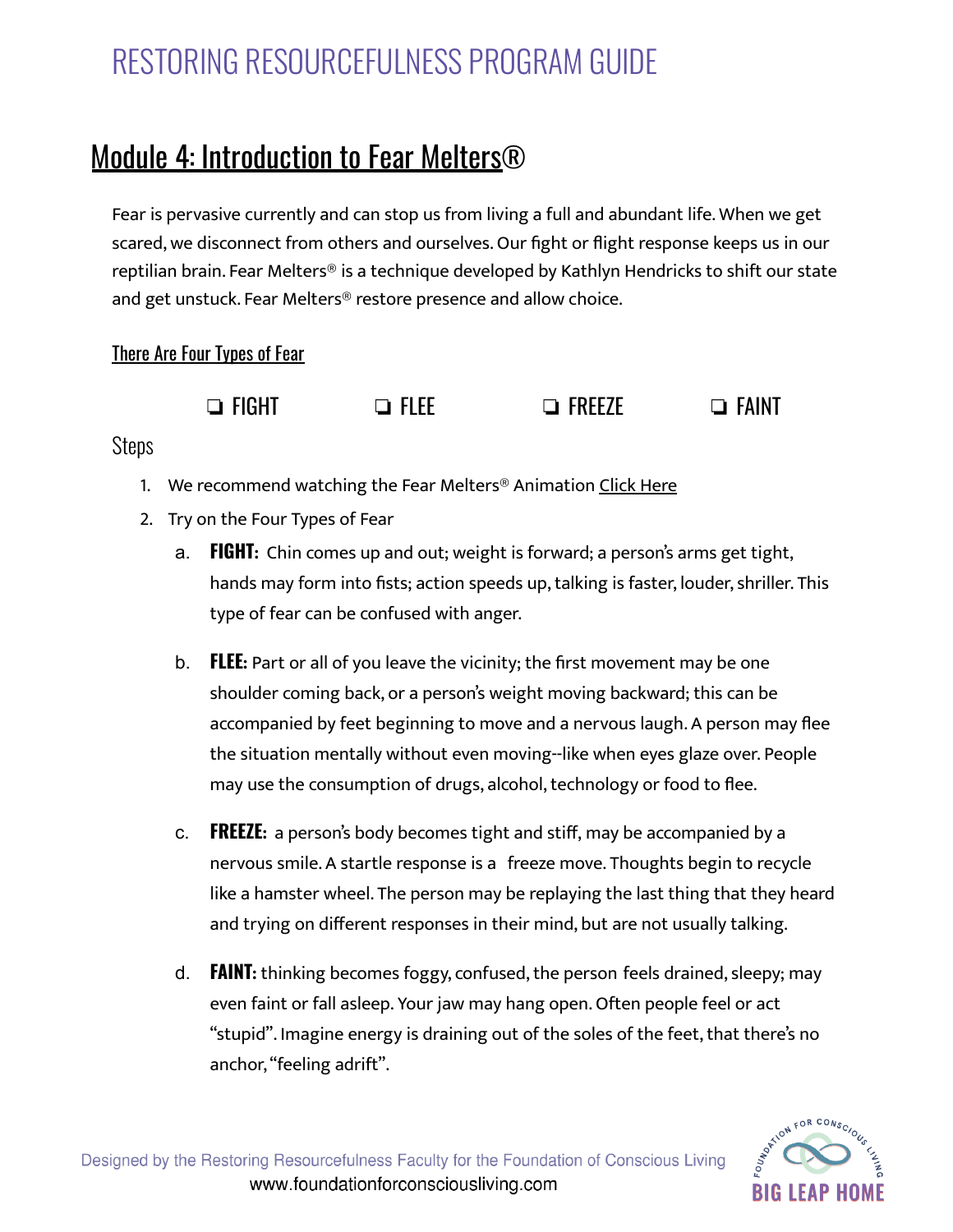- 3. Try on the Fear Melters®
	- a. **OOZE:** Begin to move slowly as if you are warm chocolate oozing off a spoon. Ooze your arms, shoulders, and hips and even your jaw; slow your words down and change your tone of voice.
	- b. **ROOT:** Widen your stance and bend your knees a little or a lot. Let your toes spread out as you imagine beautiful roots extending from your feet into the nourishment of the earth. Imagine the earth's energy infusing you with aliveness here and now.
	- c. **WIGGLE:** Begin to wiggle your fingers and toes, eventually wiggle your hips and shoulders; to unfreeze fully you will eventually need to wiggle your core
	- d. **LOVE SCOOPS**: Reach your arms out around you as if you are gathering energy and love towards you. Bring your hands towards you, touching your head, chest, belly or wherever love is needed. Focus on accessing your resources.
- 4. Notice the shifts in your body. **Science has shown that doing two minutes of Fear Melters® achieves the best results.**

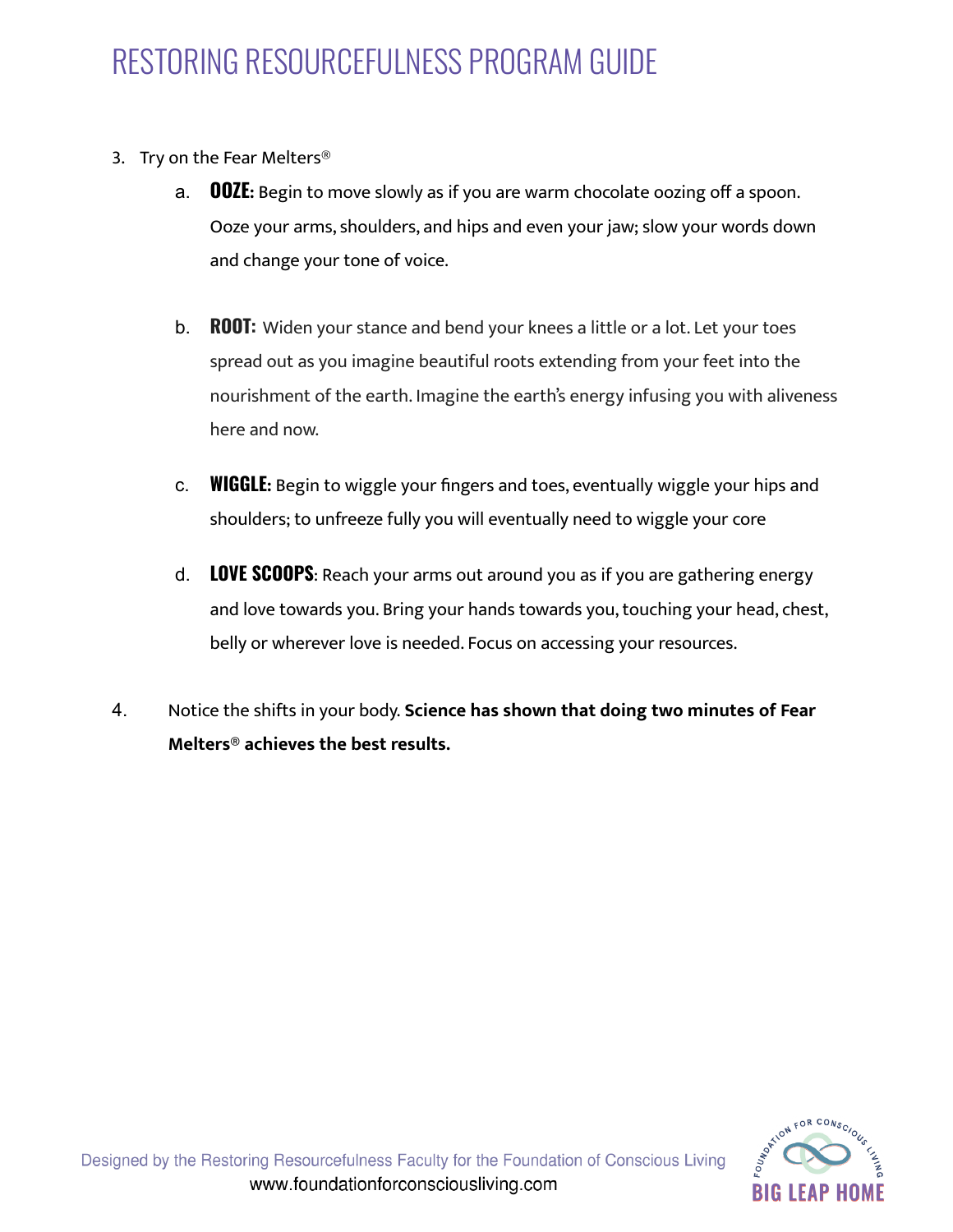### **Resources**

For more resources about Fear Melters® such as Fear Melters**®** Animation and Dr. Vandana Verma's article and video on the Four Types of Fear: [https://foundationforconsciousliving.org/big\\_leap\\_home/unlocking-the-fear-code-and-accessi](https://foundationforconsciousliving.org/big_leap_home/unlocking-the-fear-code-and-accessing-essence-power/) [ng-essence-power/](https://foundationforconsciousliving.org/big_leap_home/unlocking-the-fear-code-and-accessing-essence-power/) Coming Home to Yourself with Fear Melters® [https://foundationforconsciousliving.org/big\\_leap\\_home/coming-home-to-yourself-through-f](https://foundationforconsciousliving.org/big_leap_home/coming-home-to-yourself-through-fear-melters/) [ear-melters/](https://foundationforconsciousliving.org/big_leap_home/coming-home-to-yourself-through-fear-melters/) Foundation for Conscious Living [www.foundationforconsciousliving.org](https://foundationforconsciousliving.org/) Big Leap Home Online Programs <https://foundationforconsciousliving.org/big-leap-home-online-programs/> Restoring Resourcefulness Program [https://foundationforconsciousliving.org/big\\_leap\\_home/restoring-resourcefulness/](https://foundationforconsciousliving.org/big_leap_home/restoring-resourcefulness/)

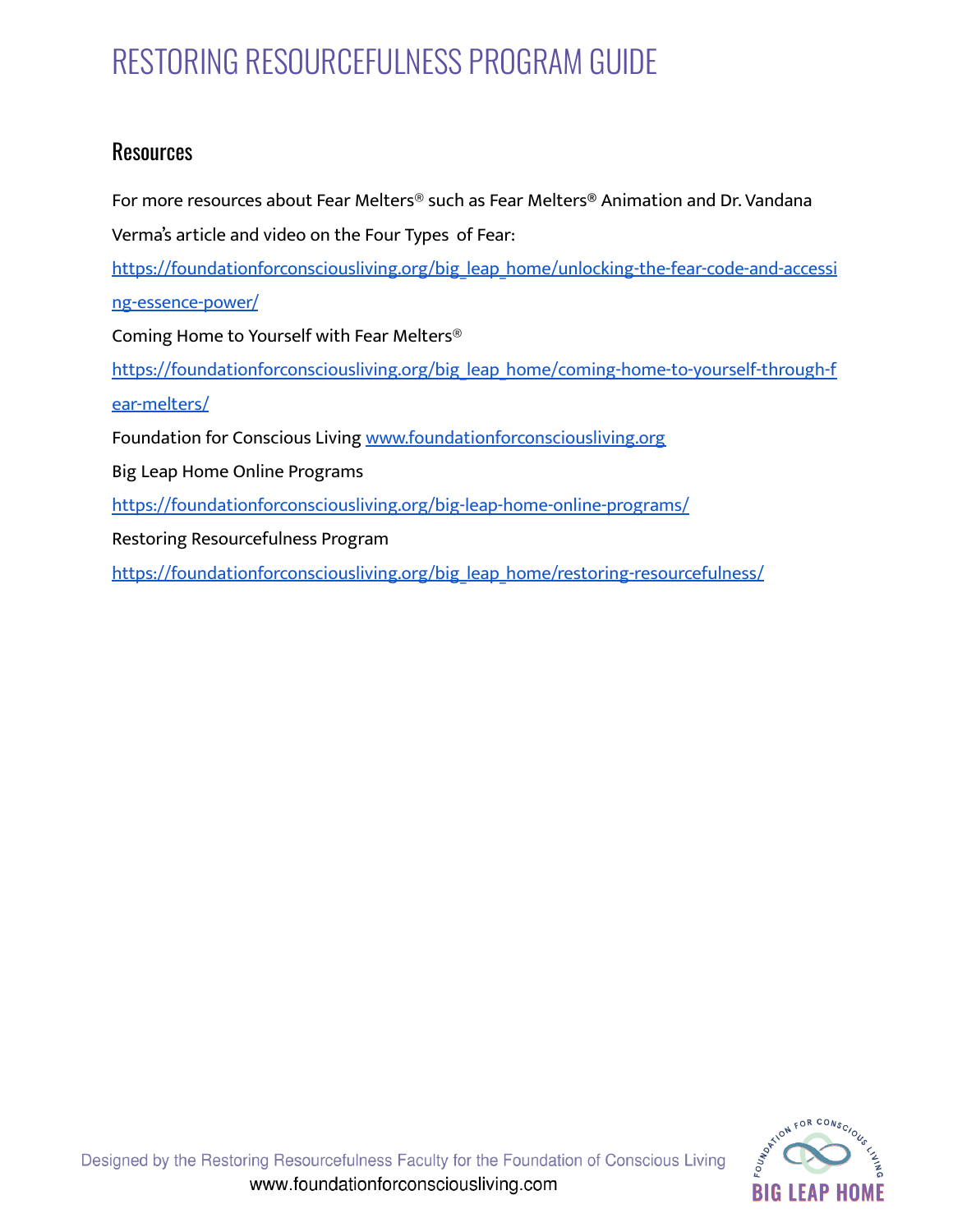## Module 5: Introduction to F.A.C.T.

F.A.C.T. is a roadmap for moving from stress to ease. There are 4 steps including: FACING, ACCEPTING, CHOOSING and TAKING ACTION. This tool integrates all of the other modules.

#### Steps

- 1. FACING
	- Pick a place in the **space around** you where the question or issue seems located.
	- **Turn your body towards** the issue so that you are facing it.
	- Now, for a couple of minutes use your whole body to explore how you can and do **turn towards and away from the issue**
	- Then turn and **face** the issue directly
	- **Open your body posture**, sounding a pleasant Hmmm on your outbreath and ask:
	- "Hmmm...What about this question/issue have <sup>I</sup> not fully faced directly?"

### 2. ACCEPTING

- Take a moment to **relax your breath**, by tightening your belly on the exhale,then letting it open and fill like a balloon with each inhale.
- As your breath slows and opens, **ask**, "Hmmm...What's the hardest thing for me to accept about this?"
- Then, **holding out a hand to one side, say** " <sup>I</sup> want to accept this."
- And, **holding out a hand to the other side, say** "Hmmm...and <sup>I</sup> don't want to," or "I feel scared."
- **Continue going back and forth** between these statements. making sure you add the "and…"
- **Notice what shifts**.

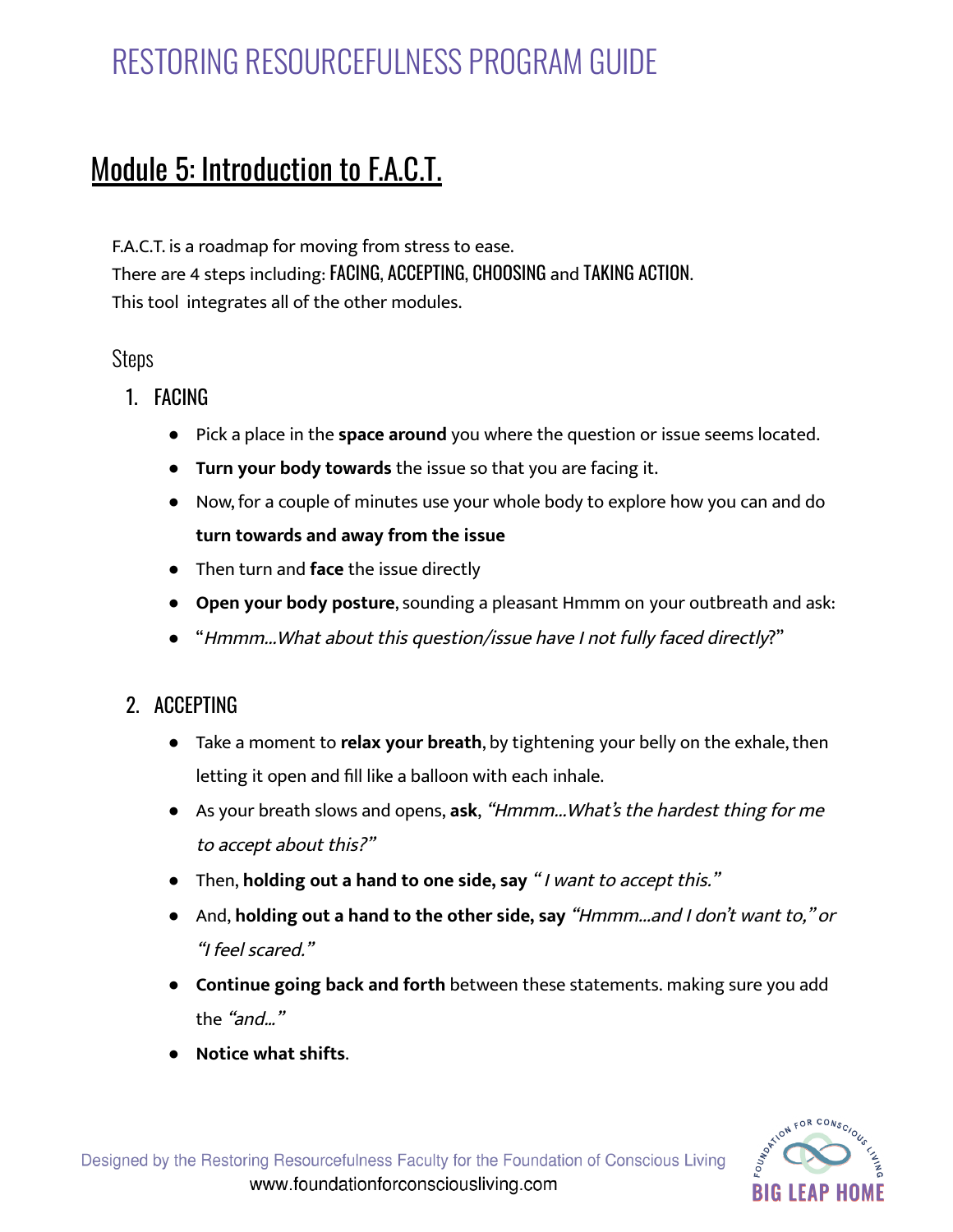### 3. CHOOSING

- Continuing to sound a pleasurable "Hmmm..." with your outbreaths
- Create **small, friendly movements** with your hands, arms and whole body as you **ask**, "Hmmm...What do <sup>I</sup> really want?"
- **Emphasize different words**, use different **tones** of voice as you continue asking.
- When you feel an **increase in ease and energy**, you are ready for the next step.

### 4. TAKING ACTION

- Let yourself Hmmm easily as you move around the room and **ask**, "Hmmm… What is one simple, pleasurable action step that will lead me to what I really want?"
- **Jot** down your answer
- **What** is your action?
- **When** do you agree to do this?
- **Appreciate yourself** for doing F.A.C.T.

### Resources

Foundation for Conscious Living [www.foundationforconsciousliving.org](https://foundationforconsciousliving.org/)

Big Leap Home Online Programs

<https://foundationforconsciousliving.org/big-leap-home-online-programs/>

#### Restoring Resourcefulness Program

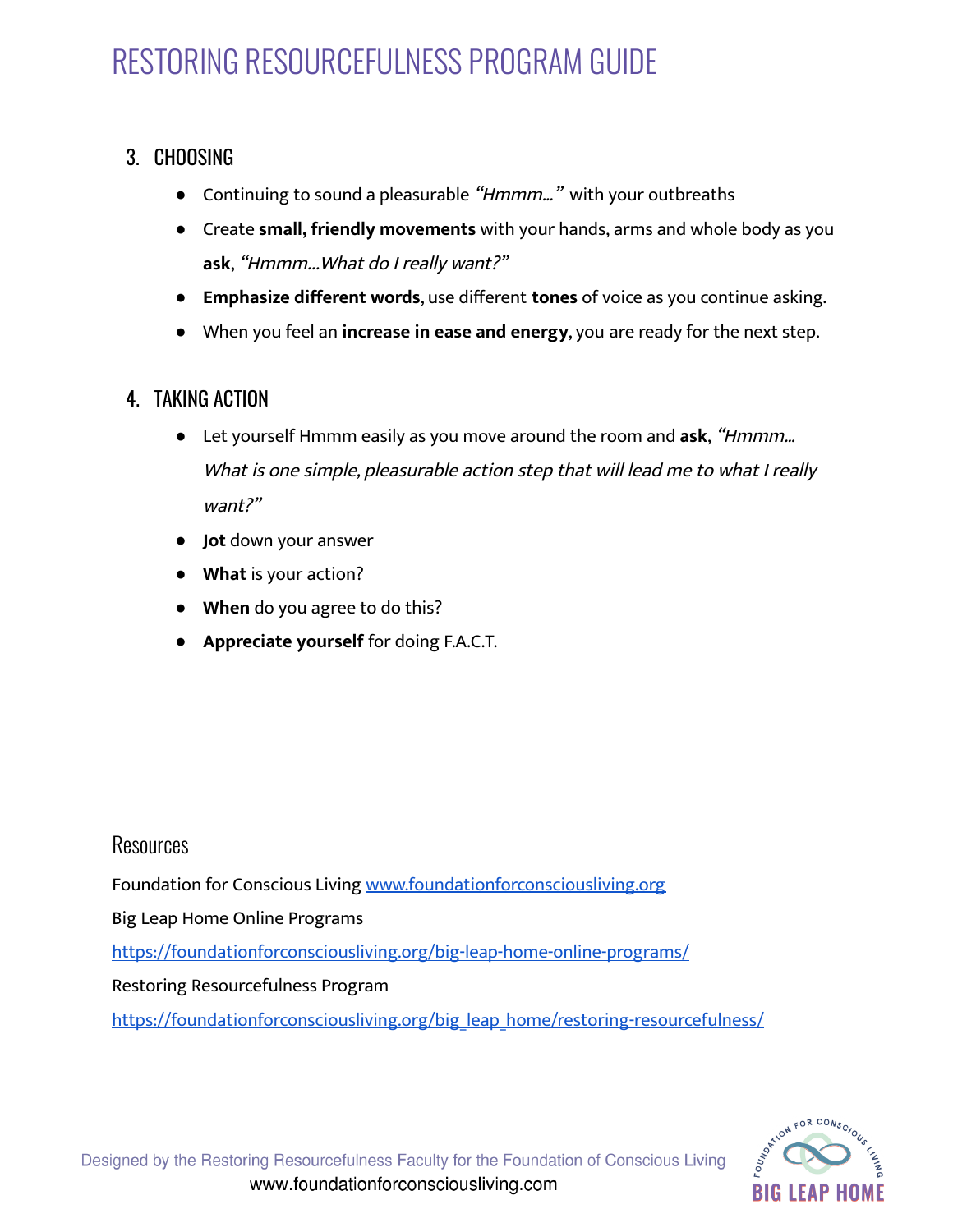## Module 6: Introduction to Matching

Matching is a way of bringing congruence between our inner experience and our outer expression. Matching helps us feel centered, gives us a way to increase our inner awareness, and expresses coherently when we may not have the words. As we match our experience, we feel more connected with our emotions and with others.

#### **Steps**

- 1. With gentle curiosity, turn your attention to your inner experience, saying *Hmmmm...* "either out loud or inside.
- 2. Notice any of the following:
	- a. Breath
	- b. Body Sensations
	- c. Words
	- d. Sounds
	- e. Speed of Thoughts
	- f. Emotions
- 3. Begin to move your hands and arms to sculpt or paint what you notice inside. As an example, you might notice that the speed of your thoughts is fast and jagged, that could be expressed through fast, jagged movements of your hands and arms.
- 4. Continue to allow your body to move until you feel complete. The end result of matching is a natural settling of your breath and a sense of being more connected to yourself.